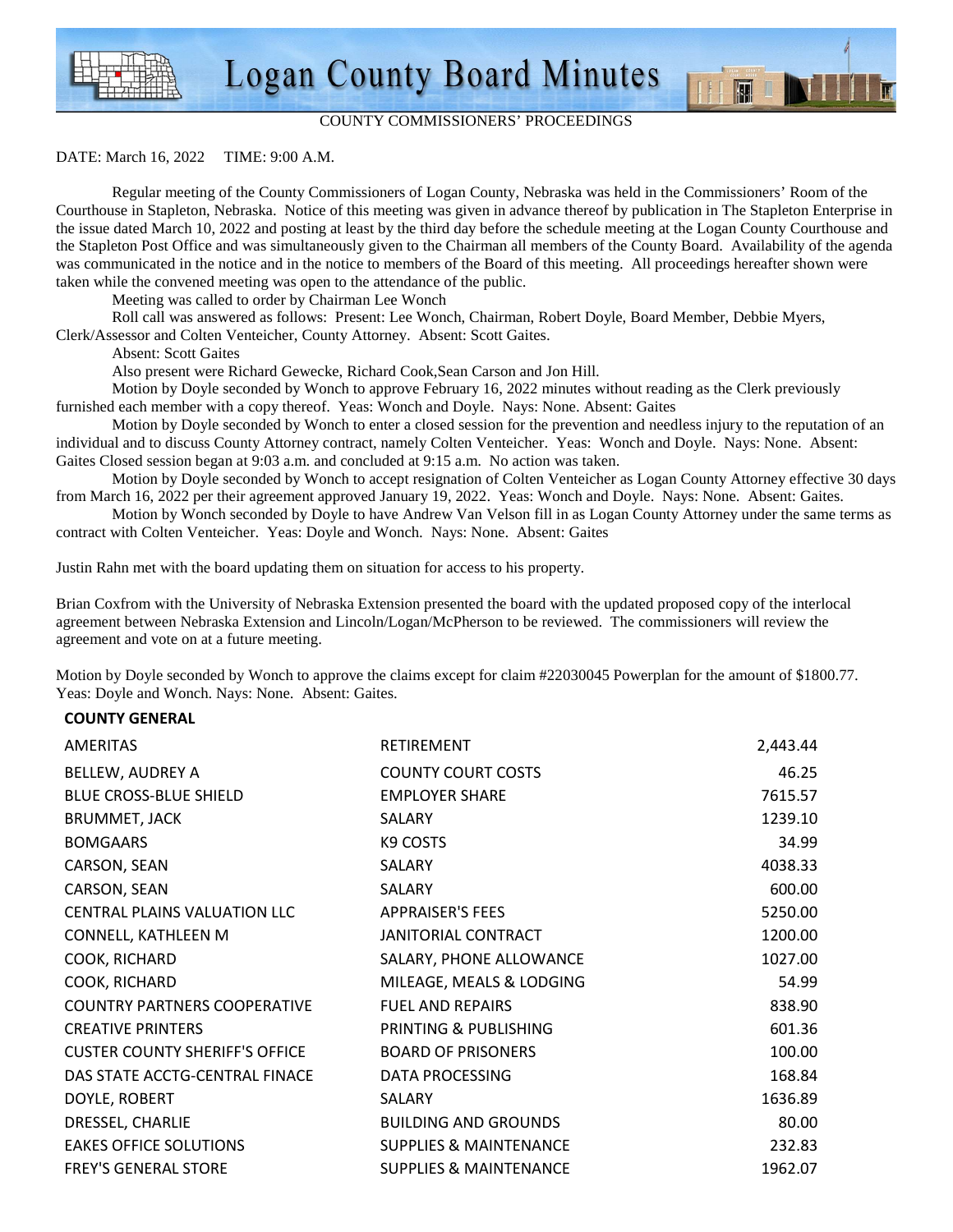

# **Logan County Board Minutes**

IIII

IT

| GAITES, SCOTT                            | SALARY                                 | 1636.89 |
|------------------------------------------|----------------------------------------|---------|
| <b>GEWECKE, RICHARD</b>                  | SALARY                                 | 4984.38 |
| <b>GILLETT, BLAINE T</b>                 | <b>COUNTY COURT COSTS</b>              | 150.00  |
| HANSEL, KIRK                             | PART TIME SALARY                       | 160.00  |
| <b>INTEGRATED COMPUTER SYSTEMS</b>       | <b>COMPUTER CONSULTANT</b>             | 3228.75 |
| JORGENSON'S LAWN SERVICE LLC             | <b>LAWN CARE</b>                       | 502.74  |
| KEITH COUNTY COMMUNICATIONS/911          | 911 SERVICE & TOWER                    | 333.33  |
| LINCOLN COUNTY DETENTION CENTER          | <b>BOARD OF PRISONERS</b>              | 2950.00 |
| LINCOLN COUNTY TREASURER                 | EXTENSION CONTRACT 3RD QUARTER         | 2046.85 |
| MIPS, INC.                               | <b>SERVICE</b>                         | 1153.65 |
| MYERS, DEBBIE                            | SALARY                                 | 4038.33 |
| MYERS, DEBBIE                            | SALARY                                 | 425.00  |
| <b>NACO</b>                              | DUES, REGISTRATIONS, TRAINING ETC      | 70.00   |
| NE DEPT OF REVENUE                       | DUES, REGISTRATIONS, TRAINING ETC      | 400.00  |
| NICHOLSON, JENNIFER                      | SALARY                                 | 2423.28 |
|                                          | TELE, UTILITIES, DUES, SUBSCRIPTIONS & |         |
| PETTY CASH FUND                          | <b>POSTAGE</b>                         | 1293.56 |
| SHAW, CHEVAS                             | <b>COUNTY COURT COSTS</b>              | 242.60  |
| STAPLETON CO-OP MARKET & DELI            | <b>SUPPLIES &amp; MAINTENANCE</b>      | 6.59    |
| THE RADAR SHOP                           | <b>EQUIPMENT REPAIR</b>                | 147.00  |
| <b>TRANSUNION RISK &amp; ALTERNATIVE</b> | <b>DATA PROCESSING</b>                 | 75.00   |
| TULLIS, GENE                             | <b>PRIOR SERVICE</b>                   | 48.00   |
| U.S. BANK                                | DUES, POSTAGE, TRAINING, SUPPLIES      | 668.45  |
| VASQUEZ, CINDY                           | <b>BUILDING AND GROUNDS</b>            | 62.18   |
| <b>VENTEICHER, COLTEN</b>                | SALARY                                 | 2000.00 |
| <b>VERIZON WIRELESS</b>                  | <b>SHERIFF PHONE</b>                   | 255.72  |
| WEEMS, AMANDA                            | SALARY                                 | 3504.81 |
| WEST CENTRAL DISTRICT ASSESSOR ASN       | DUES, REGISTRATIONS, TRAINING ETC      | 25.00   |
| WONCH, CECIL                             | SALARY                                 | 1636.89 |
| WOOD, DALEN                              | SALARY                                 | 5109.81 |
| <b>COMMUNITY FIRST BANK</b>              | <b>EMPLOYER SHARE OASI</b>             | 2544.51 |
| <b>GENERAL ROAD</b>                      |                                        |         |
| COOK, RICHARD                            | SALARY                                 | 1507.50 |
| COOK, RICHARD                            | MILEAGE, MEALS & LODGING               | 110.57  |
| <b>COUNTRY PARTNERS COOPERATIVE</b>      | <b>FUEL AND REPAIRS</b>                | 308.94  |
| <b>CREATIVE PRINTERS</b>                 | PRINTING & PUBLISHING                  | 72.00   |
| <b>CROELL INC</b>                        | <b>GRAVEL &amp; BORROW</b>             | 498.47  |
| <b>EASTSIDE SERVICE</b>                  | <b>FUEL AND REPAIRS</b>                | 1757.42 |
| <b>FREY'S GENERAL STORE</b>              | <b>SHOP SUPPLIES</b>                   | 51.05   |
| JIVIDEN, KENNETH                         | PART TIME SALARY                       | 696.00  |
| LEACH, SCOTT                             | <b>SALARY</b>                          | 3870.31 |
| MYERS, LARRY                             | SALARY                                 | 3190.81 |
| PETTY CASH FUND                          | TELE. AND UTILITIES & SUPPLIES         | 400.69  |
| <b>TRAFFIC SIGN CORP</b>                 | <b>SIGNS &amp; POSTS</b>               | 135.00  |
| U.S. BANK                                | DUES, REGISTRATIONS, TRAINING ETC      | 35.00   |
| WONCH, WILLIAM                           | PART TIME SALARY                       | 200.00  |
| <b>COMMUNITY FIRST BANK</b>              | <b>EMPLOYER SHARE OASI</b>             | 719.90  |